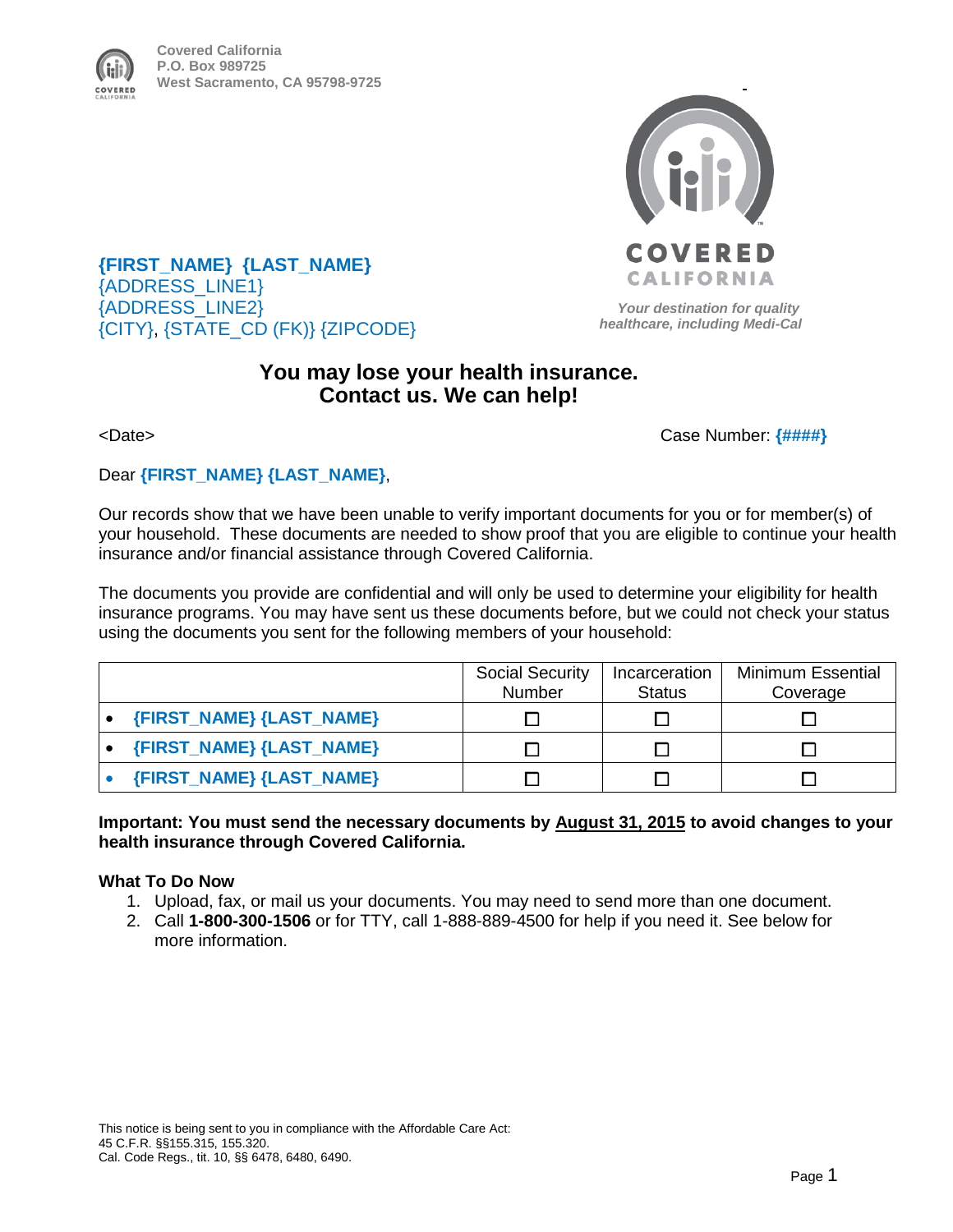| <b>Example of Unverified Information</b> | <b>Examples of Valid Documentation</b>                                                   |  |
|------------------------------------------|------------------------------------------------------------------------------------------|--|
| Social Security Number (SSN)             | Social Security Card or SSN Waiver                                                       |  |
| <b>Incarceration Status</b>              | Inmate Release Papers                                                                    |  |
| Minimum Essential Coverage (MEC)         | Letter of termination from an employer or a<br>insurance provider on official letterhead |  |

### **What Happens If I Do Not Send the Documents?**

If we do not get your documents, Covered California may be required to cancel your health insurance or cancel the federal financial assistance (in the form of premium tax credits and cost-sharing reductions) you may be receiving to lower your monthly premiums and out-of-pocket cost**. If you have received premium tax credits and your health insurance is canceled, you may have to repay the Internal Revenue Service (IRS) some or all of the tax credits you received when you file your taxes in 2016.** If your health insurance is canceled, you may also have to pay a tax penalty if you stay uninsured and do not qualify for an exemption.

#### **If You Already Sent Documents**

If you already sent documents, please contact us to make sure they were received or to see if you need to send something else. You may have already sent documents, but we could not check your status for the documents we received. Please resend your documents by **August 31, 2015.** If we do not receive the right documents, you may lose your health insurance and/or financial assistance.

#### **How To Get Help**

Call **1-800-300-1506** or for TTY, call 1-888-889-4500 if you have questions or need help uploading, faxing or mailing your documents.

If you got help from a Covered California Certified Enrollment Counselor or Certified Insurance Agent during enrollment, you can contact them again to get one-on-one help. They can help you figure out the documents you need to send. They can also help you electronically upload the documents to your CoveredCA.com account.

#### **How to Send Documents**

**Option 1 (Fastest):** UPLOAD documents to your www. CoveredCA.com account.

You can scan or take a picture of your document to upload.

- **-** Log on to your account.
- **-** Click on the "Manage Verifications" link located on the right, below "Actions."
- **-** Click "Submit Verifications."
- **-** Click "Upload Document" link.
- **-** Select the "Document Type" in the dropdown menu.
- **-** Follow the rest of the steps on the screen until you see the confirmation message "File uploaded successfully."

**Option 2:** FAX documents to Covered California (Page 3 of this letter says "Here's My Proof" include it as the cover page when faxing documents).

**Fax to 1-888-329-3700.**

**Option 3:** MAIL **copies** of documents to Covered California (Page 3 of this letter says "Here's My Proof" include it as the cover page when mailing documents).

Covered California P.O. Box 989725 West Sacramento, CA 95798-9725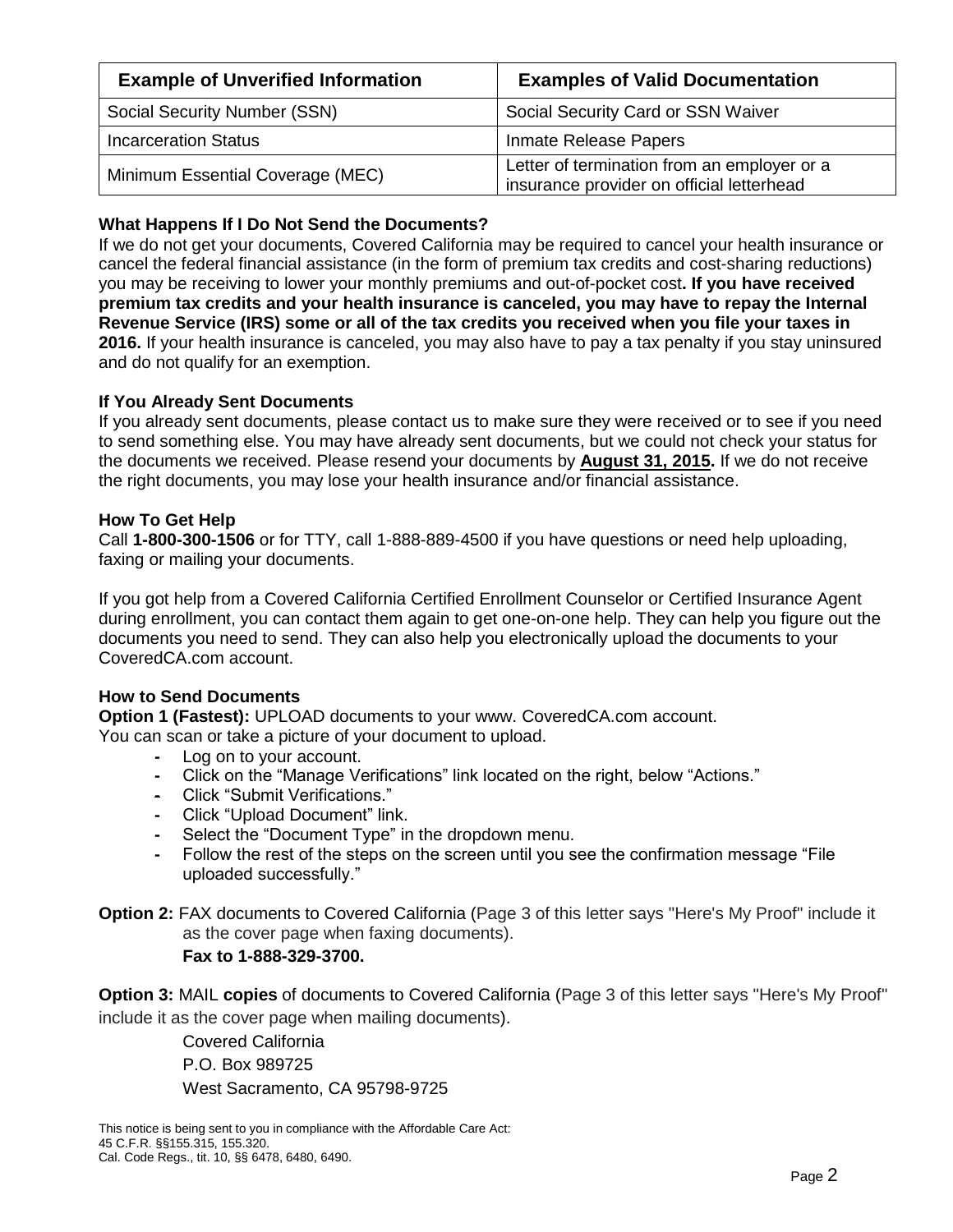#### **DO NOT MAIL ORIGINAL DOCUMENTS**. Please send legible copies only.

#### **WE NEED TO RECEIVE YOUR DOCUMENTS BY AUGUST 31, 2015.**

#### **Questions?**

If you created a CoveredCA account, log on to your account at www.CoveredCA.com; or call the Covered California Service Center at **1-800-300-1506** or for TTY, call 1-888-889-4500. You can call Monday through Friday 8 a.m. to 6 p.m. and Saturday 8 a.m. to 5 p.m. The call is free. You can also get help from a Certified Enrollment Counselor at "Find Local Help" at www.CoveredCA.com who can speak your language.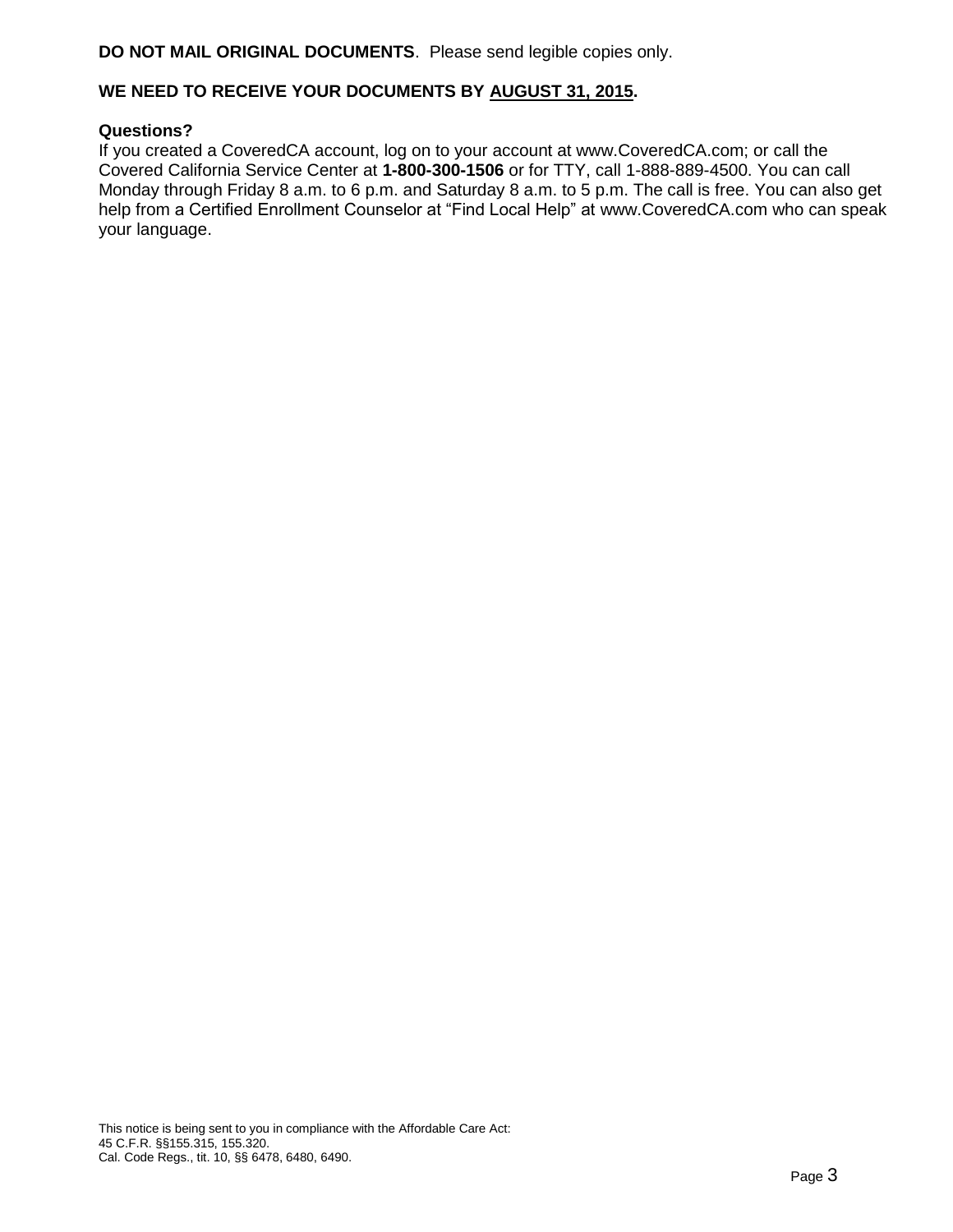## HERE'S MY PROOF

(Include this cover page if you are faxing or mailing your documents)

Case Number: \_\_\_\_\_\_\_\_\_\_\_\_\_\_\_\_\_\_\_\_\_\_\_\_\_\_\_\_\_\_\_\_\_\_\_\_\_\_\_\_\_\_\_\_\_\_\_\_\_\_\_\_\_\_\_

Name of Primary Applicant: \_\_\_\_\_\_\_\_\_\_\_\_\_\_\_\_\_\_\_\_\_\_\_\_\_\_\_\_\_\_\_\_\_\_\_\_\_\_\_\_\_\_\_\_\_\_

Primary Contact Person Phone Number: \_\_\_\_\_\_\_\_\_\_\_\_\_\_\_\_\_\_\_\_\_\_\_\_\_\_\_\_\_\_\_\_\_\_\_\_

Be sure all three lines above are filled in. IMPORTANT: Include this page on top of the legible copies of the documents you are sending.

FAX: 1-888-329-3700

- OR -

MAIL: Covered California P.O. Box 989725 West Sacramento, CA 95798-9725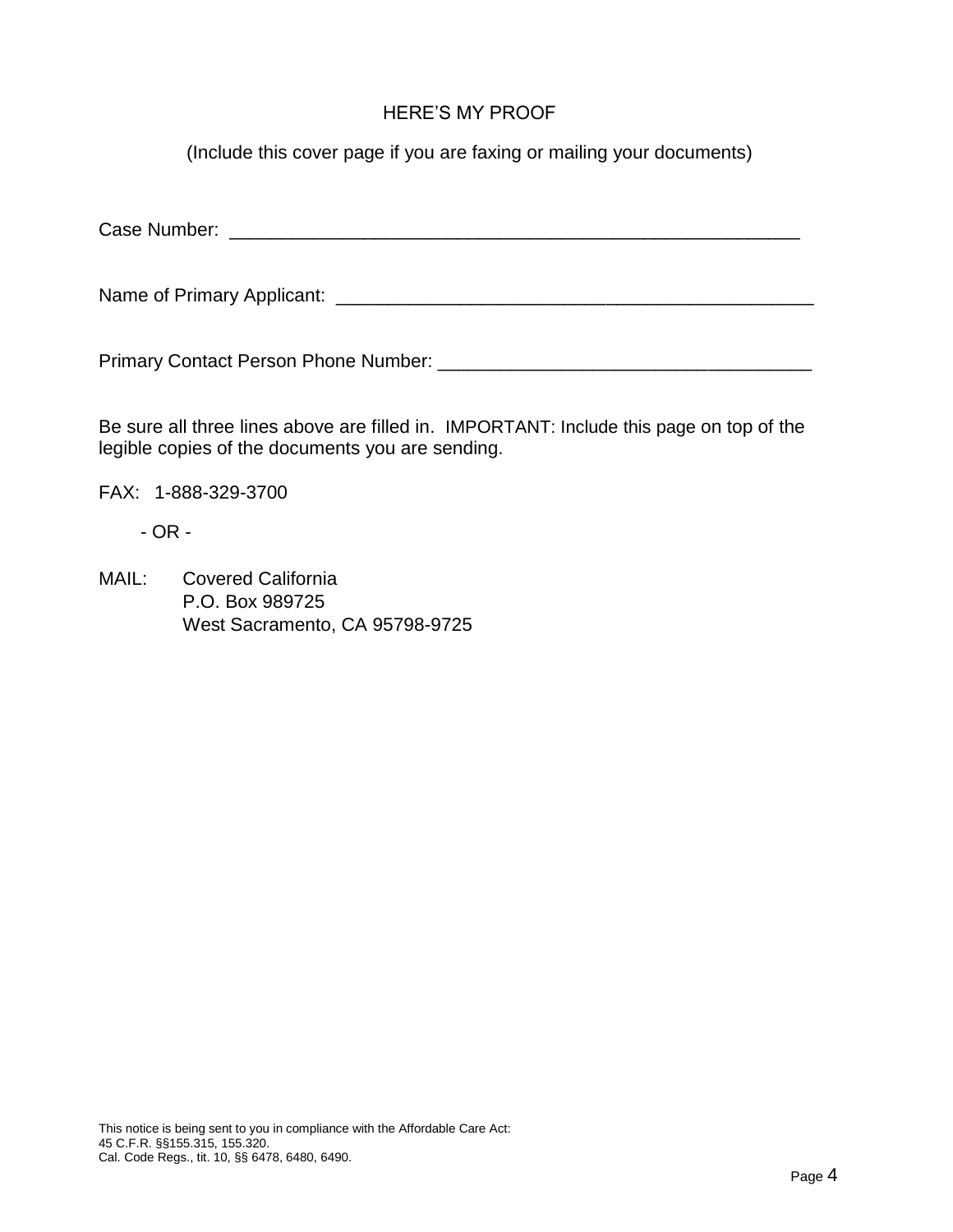

# **Getting Help in a Language Other than English**

*[Your destination for qua](http://www.google.com/url?sa=i&rct=j&q=&esrc=s&frm=1&source=images&cd=&cad=rja&docid=AGHZwmCrIR2ZFM&tbnid=WE5sAQm4R-p7HM:&ved=0CAUQjRw&url=http://www.cahba.com/blog/2012/11/covered_california.html&ei=ZEiNUevqAYWtigKV64GgAQ&bvm=bv.46340616,d.cGE&psig=AFQjCNFJhvQE1Cxc9DxVTpfqz3EdmoIQHQ&ust=13682999968057)lity healthcare, including Medi-Cal* 

**English:** IMPORTANT: Do you need help reading this letter? This letter is about your health insurance application. We need more information from you to see if you qualify for health insurance through Covered California or Medi-Cal. If you do not send us the information we need by the due date, you may not get the health coverage you need. You can call **1-800-300-1506** to speak with someone who speaks your language. You can also ask for this letter to be translated to your language or in another format such as, large print. For TTY call 1-(888)-889-4500 where you can also request this letter in a different format.

**Español:** IMPORTANTE: ¿Necesita ayuda para leer esta carta? Esta carta es acerca de su solicitud de seguro de salud. Necesitamos más información sobre usted para ver si califica para el seguro de salud a través de Covered California o Medi-Cal. Si no nos envía la información que necesitamos para la fecha límite, puede ser que no obtenga la cobertura médica que necesita. Puede llamar al **1-800-300-0213** para hablar con alguien que hable en español. También puede pedir que esta carta sea traducida en su idioma o en otro formato, como por ejemplo, letra grande. Para TTY, llame al: 1- (888) -889-4500 donde también puede pedir esta carta en un formato diferente. (Spanish)

中文**/**繁體字**:** 重要事項:您需要我們幫助您閱讀此函嗎?此次致函意在告知您有關您的健康保險申請事宜 。我們需要您提供更多資訊,以確認您是否有資格透過 Covered California 或 Medi-Cal 獲得健康保險。 若您未能於截止日期之前向我們發送所需的資訊,則您可能無法獲得所需的健康保險。您可撥打 **1-800-300-1533**, 向講您的語言的人員諮詢。 您亦可要求將此函翻譯為您的語言版本或索取其他格式 ( 如大字版)的信函。文字電話號碼用戶請撥打 1-(888)-889-4500,透過撥打此號碼亦可索取不同格式的信 **函**。(Chinese)

**Tiếng Việt:** QUAN TRỌNG: Quý vị có cần trợ giúp đọc lá thư này? Lá thư này trình bày về đơn đăng ký bảo hiểm y tế của quý vị. Chúng tôi cần thêm thông tin từ quý vị để xem quý vị có đủ điều kiện nhận bảo hiểm y tế thông qua Covered California hay Medi-Cal không. Nếu quý vị không gửi cho chúng tôi những thông tin chúng tôi cần chậm nhất vào ngày hết hạn, quý vị có thể không nhận được khoản bao trả y tế mà quý vị cần. Quý vị có thể gọi số **1-800-652-9528** để trao đổi với những người nói ngôn ngữ của quý vị. Quý vị cũng có thể yêu cầu thư này được dịch sang ngôn ngữ của quý vị hoặc ở định dạng khác như bản in cỡ lớn. Đối với TTY, vui lòng gọi số 1-(888)-889-4500 nơi quý vị cũng có thể yêu cầu thư này ở một định dạng khác nhau. (Vietnamese)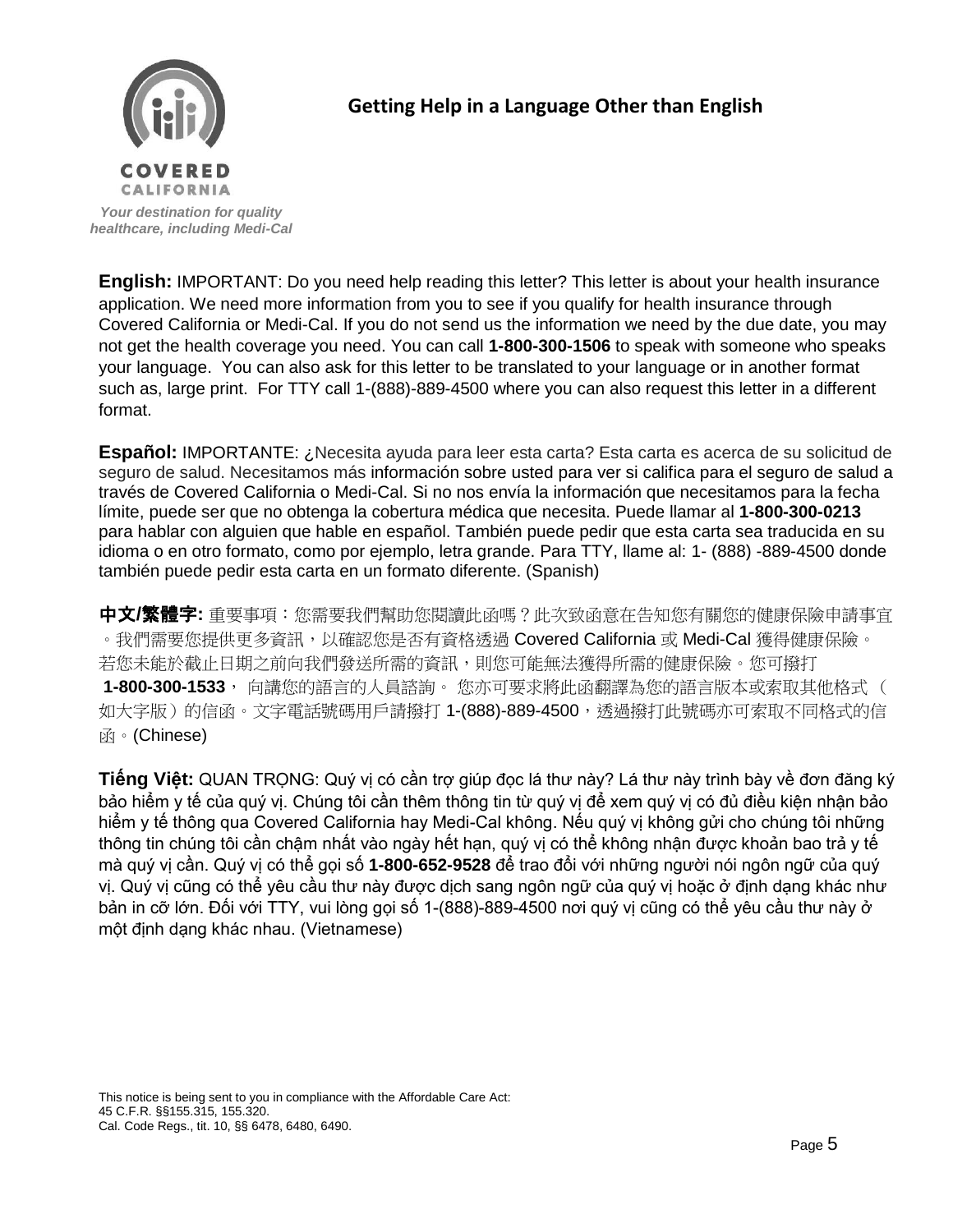**한국어:** 주요 사항: 이 편지를 읽는 데 도움이 필요하십니까? 이 편지는 귀하의 의료 보험 신청서에 대한 것입니다. 저희는 귀하가 Covered California나 Medi-Cal을 통한 의료 보험 가입 자격이 있으신지를 알기 위해 추가 정보가 필요합니다. 기한 내에 필요한 정보를 보내주시지 않으시면, 필요하신 보험 혜택을 받지 못하실 수 있습니다. 귀하가 사용하시는 언어로 통화하시려면 **1-800-738-9116** 으로 전화해 주십시오. 이 편지를 귀하가 사용하시는 언어로 번역하도록 요청하시거나 큰 활자 인쇄 등의 다른 유형으로 요청하실 수도 있습니다. TTY의 경우, 1-(888)-889- 4500로 전화하셔서 이 편지를 다른 유형으로 요청하실 수 있습니다. (Korean)

**Tagalog:** MAHALAGA: Kailangan mo ba ng tulong sa pagbasa ng sulat na ito? Ang sulat na ito ay tungkol sa iyong aplikasyon sa health insurance. Kailangan namin ng karagdagang impormasyon upang makita kung ikaw ay karapat-dapat para sa health insurance sa pamamagitan ng Covered California o Medi-Cal. Kung hindi ka magpapadala sa amin ng impormasyong kailangan namin sa petsang taning, maaaring hindi mo matatanggap ang health coverage na kailangan mo. Maaari kang tumawag sa **1-800- 983-8816** upang makipag-usap sa isang tao na nagsasalita ng iyong wika. Maaari mo ring hilingin na ang sulat na ito ay isalin sa iyong wika o sa ibang pormat tulad ng, malalaking letra. Para sa TTY tumawag sa 1-(888)-889-4500 kung saan maaari mo ring hilingin ang sulat na ito sa naiibang pormat.

**Hmoob:** TSEEM CEEB: Koj puas xav kom pab nyeem tsab ntawv no rau koj? Tsab ntawv no hais txog koj daim ntawv thov kev pab kas phais pov hwm kev noj qab haus huv. Peb xav tau koj cov ntaub ntawv ntxiv los kuaj xyuas seb koj puas muaj cai tau txais kev pab kas phais pov hwm kev noj qab haus huv los ntawm Covered California lossis Medi-Cal. Yog koj tsis xav cov ntaub ntawv no tuaj rau peb, peb xav tau cov ntaub ntawv no kom tsis pub dhau hnub tag sijhawm, yog tag sijhawm lawm, tej zaum koj yuav tsis tau txais pab kas phais pov hwm kev noj qab haus huv raws li qhov koj xav tau. Koj tuaj yeem hu xovtooj rau tus xovtooj **1-800-771-2156** mus tham nrog ib tug neeg uas paub hais koj hom lus. Thiab yog koj xav tau ib tug neeg pab txhais lus lossis xav tau cov ntaub ntawv ua koj hom lus, xav kom muab luam tawm kom nyeem tau zoo, koj kuj tuaj yeem hu rau tus xovtooj saud tau. Rau cov neeg lag ntseg los yog hais lus tsis tau, hu rau tus xovtooj TTY 1-(888)-889-4500 koj tuaj yeem thov kom lawv muab tsab ntawv no sau ua lwm hom ntawv rau koj tau. (Hmong)

**Русский:** ВАЖНАЯ ИНФОРМАЦИЯ: Вам нужна помощь, чтобы прочитать это письмо? Это письмо касается Вашего заявления на медицинское страхование. Нам нужно получить больше информации от Вас, чтобы определить, соответствуете ли Вы требованиям для получения медицинского страхования через Covered California или Medi-Cal. Если Вы не отправите нам необходимую информацию до установленной даты, Вы можете не получить необходимое Вам страховое покрытие медицинского обслуживания. Вы можете позвонить по номеру **1-800-778-7695**, чтобы поговорить с лицом, владеющим Вашим языком. Вы также можете обратиться с запросом на перевод этого письма на Ваш язык или на предоставление этого письма в другом формате, например, крупным шрифтом. Лица с нарушениями слуха могут позвонить по номеру 1-(888)-889-4500, по которому Вы также можете обратиться с запросом на предоставление этого письма в другом формате. (Russian)

հայերեն**:** ԿԱՐԵՎՈՐ Է: Ձեզ այս նամակի հետ կապված օգնություն անհրաժե՞շտ է: Այս նամակը վերաբերում է Ձեր առողջության ապահովագրություն դիմումին: Մեզ հարկավոր է Ձեզանից լրացուցիչ տեղեկություններ ստանալ` պարզելու համար, թե արդյոք Դուք համապատասխանում եք «Covered California»-ի կամ «Medi-Cal» ի միջոցով ապահովագրություն ստանալու պահանջներին: Եթե Դուք մինչև պահանջված օրը մեզ չուղարկեք այդ տեղեկությունները, հնարավոր է, որ չստանաք առողջության Ձեզ անհրաժեշտ ապահովագրությունը: Դուք կարող եք զանգահարել **1-800-996-1009** և խոսել Ձեր լեզվով խոսող որևէ աշխատակցի հետ: Կարող եք նաև խնդրել, որ այս նամակը թարգմանվի Ձեր լեզվով կամ Ձեզ տրամադրվի որևէ այլ ձևաչափով, օրինակ` խոշորատառ տպագրությամբ: TTY-ի համար զանգահարեք 1-(888)-889-4500, որտեղ կարող եք նաև մեկ այլ ձևաչափով խնդրել այս նամակը: (Armenian)

This notice is being sent to you in compliance with the Affordable Care Act: 45 C.F.R. §§155.315, 155.320. Cal. Code Regs., tit. 10, §§ 6478, 6480, 6490.